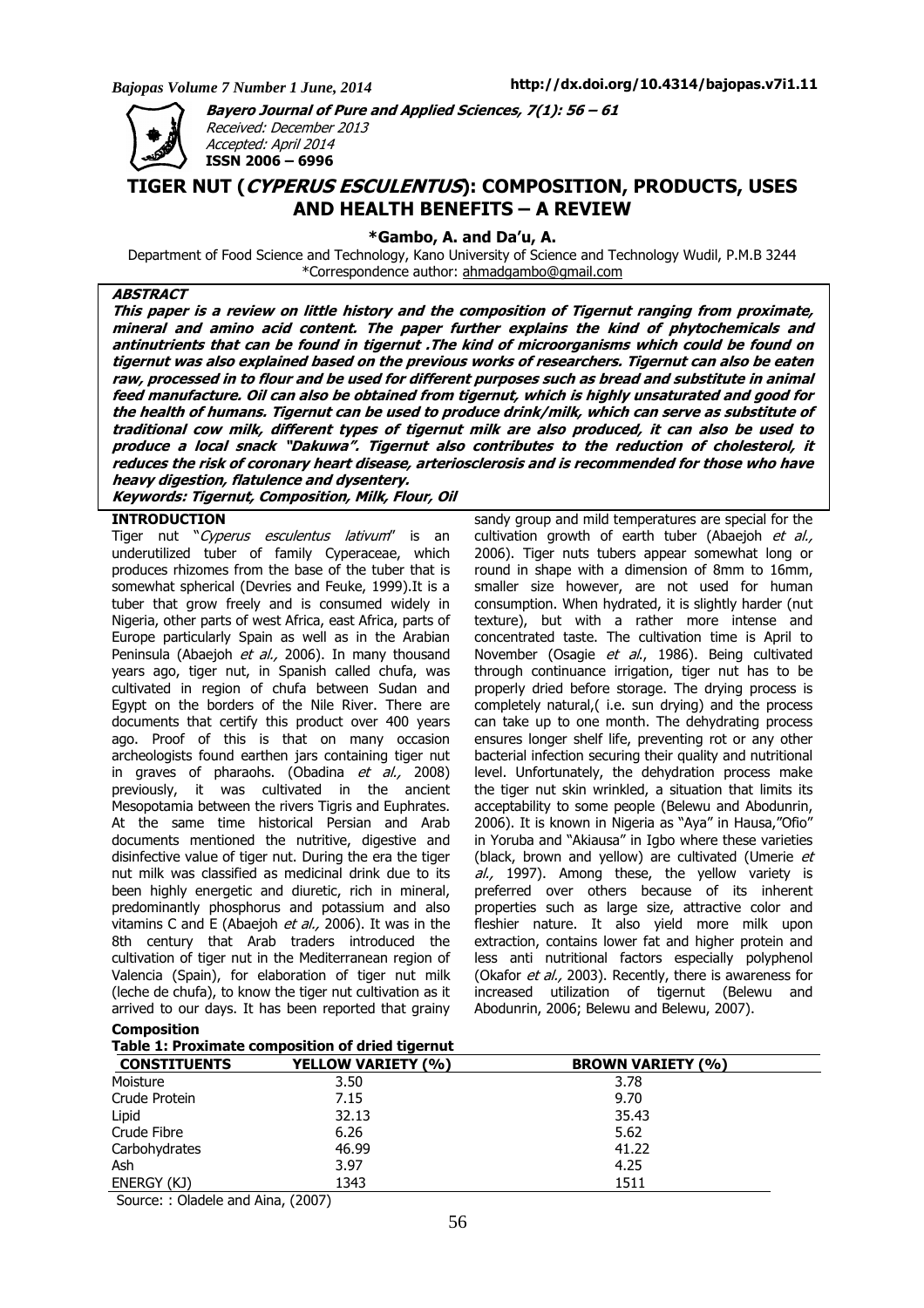It was reported that Chufa tubers contain almost twice the quantity of starch as potato or sweet potato tubers (Kuner et al., 2002). Regarding total sugar content, reducing sugar and sucrose, in general tubers have high contents of sugar. When the sugar contents of Chufa tubers were compared with those of other tubers and nuts, the sugar level of Chufa was relatively low (Shaker et  $aL$ , 2009). However, the taste of Chufa depends on the sugar content to give a very characteristic flavor. Because of its pleasant nutty flavor, Chufa is consumed as a kind of snack food and could be useful in food technology.

|  |  | <b>Table 2: Mineral Composition of Tigernut Flour</b> |
|--|--|-------------------------------------------------------|
|--|--|-------------------------------------------------------|

| Mineral Element (mg/100g) | <b>YELLOW VARIETY</b> | <b>BROWN VARIETY</b> |
|---------------------------|-----------------------|----------------------|
| Calcium                   | 155                   | 140                  |
| Sodium                    | 245                   | 235                  |
| Potassium                 | 216                   | 255                  |
| Magnesium                 | 51.2                  | 56.3                 |
| Manganese                 | 33.2                  | 38.41                |
| Phosphorous               | 121                   | 121                  |
| Iron                      | 0.65                  | 0.80                 |
| <b>Zinc</b>               | 0.01                  | 0.01                 |
| Copper                    | 0.02                  | 0.01                 |

Source: Oladele and Aina, (2007)

Shaker et al., (2009) study revealed that Chufa tubers have high calcium, sodium and phosphorus and low magnesium, manganese, iron, zinc and copper mineral contents. The high values of calcium found in the Chufa, are adequate for bone and teeth development in infants. The presence of other minerals such as iron is highly important because of its requirement for blood formation. Therefore, Chufa nut flour could be used as supplementation for cereal flour to improve its content of Ca (Oladele and Aina, 2007).

| <b>Table 3: Amino acid Profile of Tigernut</b> |                  |  |
|------------------------------------------------|------------------|--|
| Amino acid                                     | mg/16g N         |  |
| Histidine                                      | $4.43 \pm 1.10$  |  |
| Isoleucine                                     | $4.84 \pm 0.90$  |  |
| Leucine                                        | $8.03 \pm 0.83$  |  |
| Lysine                                         | $6.50 \pm 0.67$  |  |
| Methionine                                     | $11.83 \pm 2.50$ |  |
| Phenylalanine                                  | $4.27 \pm 1.00$  |  |
| Threonine                                      | $3.59 \pm 0.50$  |  |
| Valine                                         | $5.93 \pm 0.81$  |  |
| Serine                                         | $4.96 \pm 0.91$  |  |
| Tyrosine                                       | $3.31 \pm 0.49$  |  |
| Alanine                                        | $9.24 \pm 1.90$  |  |
| Arginine                                       | $5.79 \pm 1.23$  |  |
| Aspartic acid                                  | 14.79±3.00       |  |
| Cysteine                                       | $0.69 \pm 0.15$  |  |
| Glutamic acid                                  | $12.14 \pm 2.38$ |  |
| Glycine                                        | $6.35 \pm 0.80$  |  |
| Proline                                        | $4.00 \pm 1.00$  |  |
| $C_{2}$ $(0, 0)$                               |                  |  |

Source: Shaker *et al.*, (2009)

The amino acids profile was dominated by Asp, which resulted from the conversion of asparagine (Borges et al., 2008). Other important amino acids were Glu, which resulted from glutamine, followed by Leu, Ala and Arg. These results are in accordance with that of Oladele and Aina, (2007). In general, Chufa tubers are good source of these compounds, however, amino acids profiles are not well balanced, with certain essential amino acids occurring in limiting concentration when compared to FAO recommended levels. Tiger nut milk without sugar can be drunk for diabetes for its content in carbohydrate which is a base of sucrose and starch (without glucose) and due to its content of arginine which liberates the hormone insulin.

Chukwuma et al., (2010) analysed tigernut tuber for the presence of phytochemicals, it was observed that alkaloids, cyanogenic glycosides, resins, tannins, sterols and saponins were present in the raw tuber,

however only alkaloids, sterols and resins were present in the roasted sample. Analysis of the antinutrient composition yielded oxalates (0.25±0.65g/100g), tannins (9.50±0.46mg/100g), phytates (1.97±0.81mg/100g), saponins<br>(0.88±0.02g/100g), and cyanogenic glycosides (0.88±0.02g/100g), and cyanogenic glycosides (1.80±0.69mg/100g). It was also observed that roasting numerically decreased the levels of the antinutritive factors analysed. Food contains various compositions of nutrients and antinutrients and could have important or deleterious effects in the body when consumed. The composition of the nutrients and antinutrients usually leads to side effects found in most plants which may lead to toxicity, hyperlipidaemia, excessive weight gain, hyperglycaemia carotenemia, constipation, kidney stones body odour, bad breath, allergies, diarrhea, frequent urination and acne (Anonymous, 2009).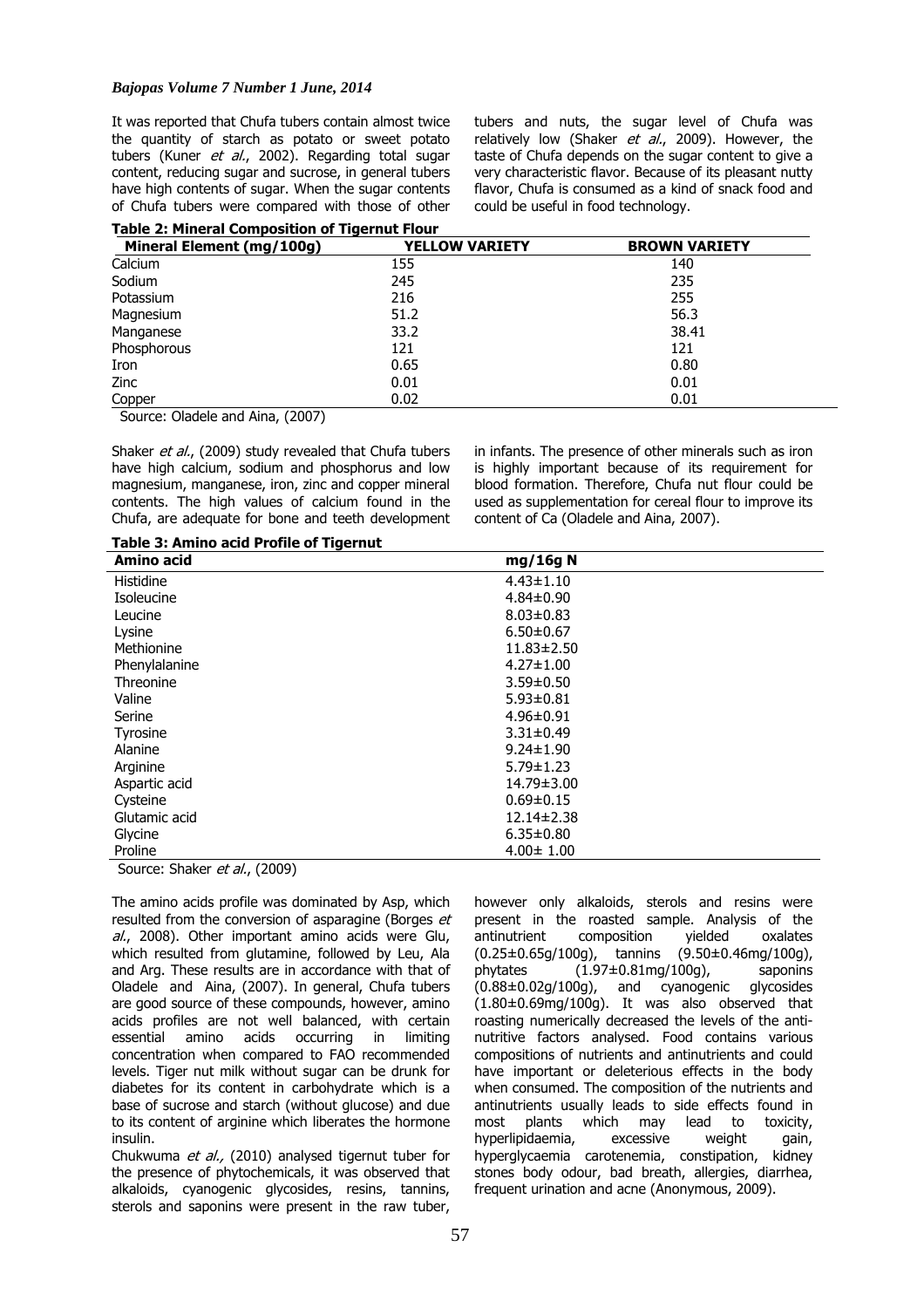#### **Microbiology**

A study revealed that the lack of effective antimicrobial treatments at any step from planting to consumption suggested that pathogens introduced at any point may be present on the final food product (Sagoo et al., 2001). A mixture of microorganisms that have been isolated from exposed tiger nuts included Bacills subtilis, Staphylococcus aureus, Aspergillus flavus, A. niger, Fusarium solani, Saccharomyces cerevisiae, S. fubiligera and Candida pseudotropicalis, with varied percentage frequencies of occurrence, which rendered the tiger nuts unwholesome, except for the unexposed samples, which recorded relatively lower microbial loads (Onovo and Ogaraku, 2007). The presence of pathogenic E. coli, S. faecalis, and S. aureus usually constitutes a direct proof of faecal contamination of irrigation water (Cheesbrough, 2006). Hubert et al. (2011) conducted an assessment of microbiological safety of tigernut in the cape coast metropolis of Ghana and found out that the most predominantly encountered species were *E.coli* and Bacillus spp which had 18.9% each. Others include Enterococcus spp (16.2%), S. aureus and P.aeruginosa (13.5% each) and Streptococcus spp (10.8%) Enterobacter cloacae was the least frequent isolate  $(8.1\%)$ . A study conducted by Chukwu et al. (2013) indicated the following fungus to be associated with both fresh and dry nuts Aspergillus niger, A. flavus and A. terreus while Penicillium citrinum and Aspergillus fumigates were associated with the dry nuts.

#### **Uses and Products**

As food, tiger nut can be eaten as snack which can be prepared by soaking in water for few minutes. It can also be eaten roasted, dried, baked and can be made into a refreshing beverage called "Horchata De Chufas" or tigernut milk. It also finds uses as a flavouring agent for ice cream and biscuits (Cantalejo, 1997), as well as in making oil, soap, starch and flour. Tiger nut has a unique sweet that is found to be ideal for use in the baking industry. It can be used to make delicious cakes and biscuits and also as component of fruit flavors. Through various analysis, there is a strong belief in the benefits of flour for health reasons as it has been found to be an alternative for dietetics and it is gluten free which in any case, is a positive alternative within the use of any type of flour (www.tigernuts.com). It is a good alternative to wheat flour, as it is gluten free and good for people who cannot take gluten in their diet. It is considered a good flour or additive for the baking industry, as its natural sugar (good option for diabetics). The high fiber content of its raw material (tiger nut) makes the product very healthy. Tiger nut flour does not loose any of its nutritional properties in the milling process (Salau *et al.*, 2012).

Dakuwa is a snack produced majorly in northern Nigeria though consumed in other parts of the country. It is made of maize, groundnut, sugar and spices. The maize is sometimes replaced in full or in part with tigernut. During *dakuwa* processing the maize, tigernut and groundnut are usually roasted to achieve the desired quality. Oladele et al. (2009) reported that acceptability of *dakuwa* is dependent on the flavor, colour and taste of the product which are achieved through roasting. Ocheme et al. (2001) reported that *dakuwa* processing is an art rather than a science. *Dakuwa* is processed locally with no standardized processing procedure especially the roasting of the ingredients during its processing. Oladele et al, (2013) evaluated the effects of roasting temperature of tigernut on the acceptability of dakuwa where temperature of 150, 160 and 170 $\degree$ C was used; Dakuwa produced with tigernut roasted at  $150^{\circ}$ C was most preferred in terms of colour, texture and flavor and the one produced at  $160^{\circ}$ C was the most preferred in terms of taste.

Fresh Tigernuts and Ground nut ↓ Sorting /Cleaning ↓ Drying ↓ **Weighing** ↓ Roasting ↓ **Winnowing** ↓ Milling ↓ Pounding  $\leftarrow$  Addition of Ground nut + spices + Additives ↓ Dakuwa ↓ Packaging

Source: Sulaiman, (2008)

Tigernut oil is high quality oil extracted by a cold, virgin process in order to ensure that it retains all the unique nutritional quality of the tiger nut itself. Tiger nut oil has composition similar to olives and a rich

mineral content, especially phosphorus and potassium. Tiger nuts oil is also cholesterol free and has very low sodium content.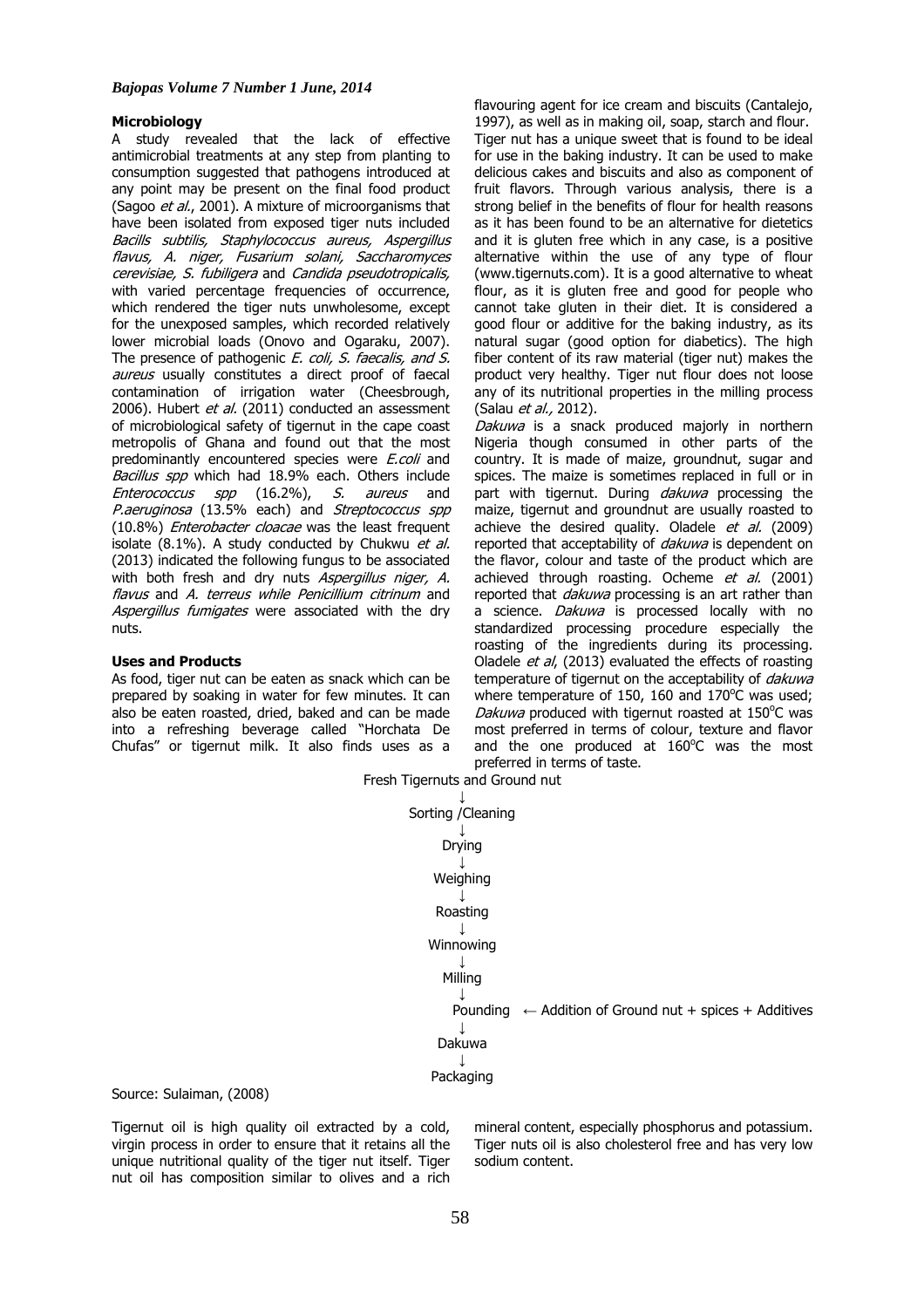The oil was found to contain 18% saturated (palmitic acid and stearic acid) and 82% unsaturated (Oleic acid and Linoleic acid) (Zhang et al., 1996). Tiger nut oil was first used by the Egyptians 4000 years ago in preference to olive oil which is considered a generally healthier alternative. The oil is golden brown in color and has a rich, nutty taste. Tiger nut oil as also a fantastic component of beauty products having high oleic acid content and low acidity hence excellent for the skin (www.tigernuts.com). In addition, tiger- nut is used for making oil, soap and starch (Adejuyitan et al., 2009).

The tiger nut milk is a refreshing vegetable drink which is prepared mainly with tiger nut, sugar and water. It can serve as a superb substitute of traditional cow milk with a natural sweet taste. There are different ways you can find this product presented: Natural: is the one prepared with the right amount of tigernut, water and sugar for the product to have a minimum of 12% soluble solids, 2.2% starch, 2.5% of fats, 6.3  $P^{H}$  and less of the 10% of sugar in form of sucrose (www.tigernuts.com).

Pasteurized natural milk: is the milk that is subjected to a treatment of pasteurization below  $72^{\circ}$ C without adding additives its composition is the same as the first one (www.tigernuts.com).

Sterilized tiger nut milk is one obtained after subjecting the milk to a technological process which transform or eliminates totally or partially its content of starch and processed after its packaging with a thermal treatment which ensures destruction of microorganisms and in activity of its forms resistance (www.tigernuts.com)

 UHT Tiger nut milk: Is the milk subjected to process for eliminating the starch and processed by a thermal treatment ultrahigh temperature (UHT) which ensures, after its aseptic packaging, the destruction of microorganisms and its form of resistance (www.tigernuts.com).

Natural Tigernut Milk: This is the one prepared with the right amount of tiger nut, water and sugar. Other ways of presenting milk are concentrated tiger nut milk and condensed milk (www.tigernuts.com).

Fresh Tigernuts ↓ Sorting and washing ↓ Grinding/ milling ↓ Extracting/ sieving ↓ Pasteurizing (72°C for 5s) ↓ Homogenizing ↓ Bottling ↓ Cooling ↓ Tigernut milk

## **Figure 1: Flow chart for Tigernut milk drink production**

Source: Udeozor, (2012)

Udeozor (2012) evaluated the proximate and sensory quality potentials of Tiger nut-Soy milk drink, Significant difference (p<0.05) existed in sensory scores of mouth feel, colour and aroma, but there was no significant (p>0.05) difference in taste and overall acceptability; although all the samples were generally accepted in terms of sensory quality. It was concluded that milk from tiger-nut and soybean be encouraged due to the high nutrient contents (protein, fat, etc) so as to solve the problem of protein– calorie malnutrition.In a previous study by Adgidzi (2010), efforts led to the production of acceptable beverages and yoghurt-like products from tiger nuts. The beverage products were found to contain a proximate composition of 1.89 and 2.67% protein, 0.92 and 1.33% fat, 0.16 and 0.21% ash, 0.24 and 0.33% crude fiber, 76.86 and 80.27% moisture and 15.96 and 19.15% carbohydrates. Mineral composition Calcium (Ca), potassium (K), sodium (Na), magnesium (Mg) and phosphorus (P) per 100g ranged between 14.90 and 25.60mg, 6.40 and 8.10mg, 1.98

and 3.24mg, 0.046 and 0.054mg, 0.060 and 0.083mg respectively. In a similar study conducted by Gambo (2012), it was indicated that Tigernut milk and cow milk in the same proportion can produce yoghurt that will have similar sensory attributes to soymilk yoghurt. Agbabiaka et al. (2012) evaluated the potential of tigernut (Cyperus esculentus L.) as substitute for maize in diets of African catfish (Clarias gariepinus Burchell) juveniles. Five isonitrogeneous diets (CP=40%) were formulated such that tiger nut replaced maize at 0%, 25%, 50%, 75% and 100% respectively in a completely randomized design. The control diet contained no tiger nut. The experiment was conducted in hapa nets suspended in an outdoor concrete pond at the rate of ten fish per hapa in a triplicate, making a total of fifteen experimental units and fed at 5% biomass daily. Result of the growth performance revealed that control diet has the best weight gain and specific growth rate (P<0.05) while the least was obtained from diet containing 100% tigernut.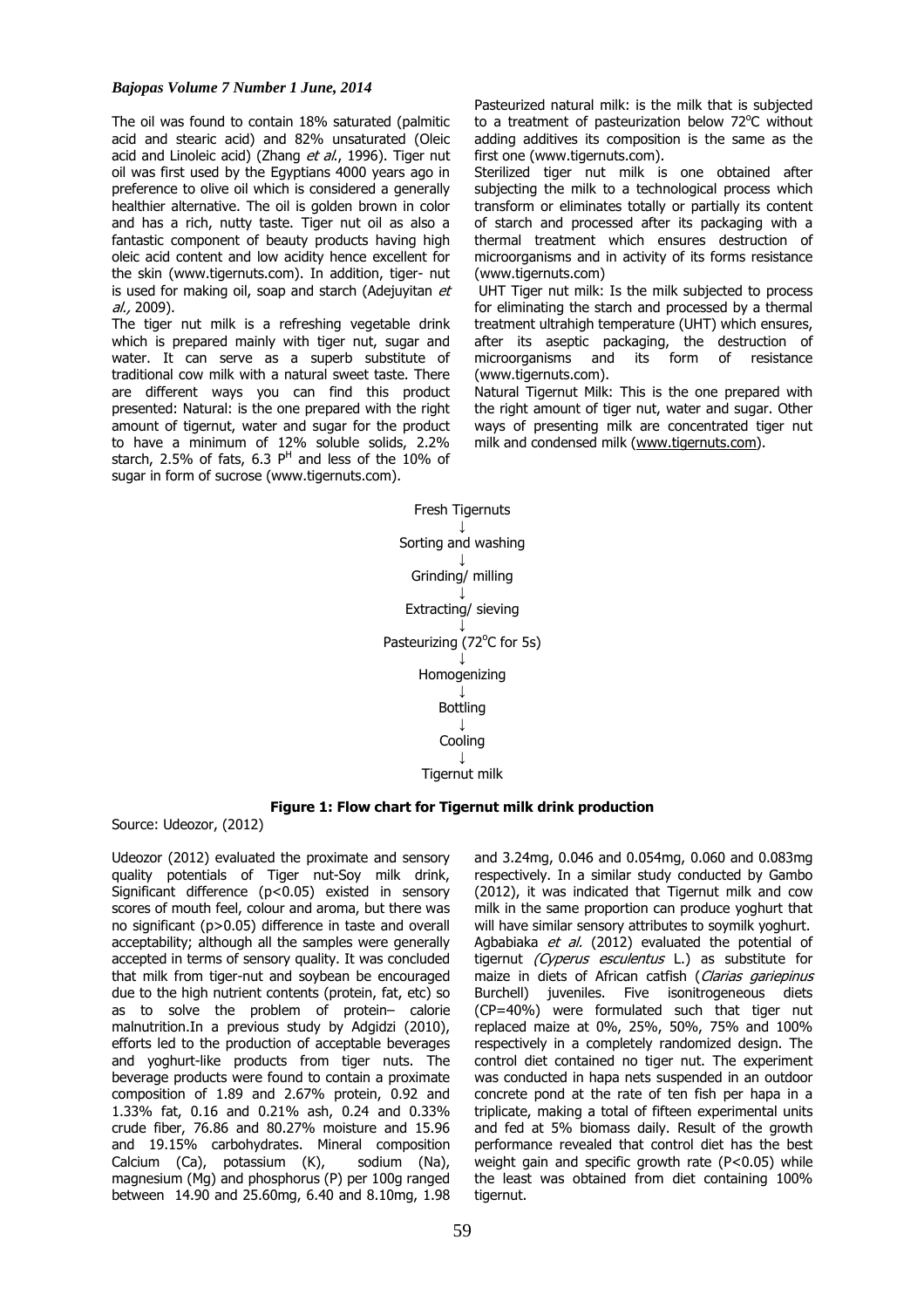Mean weight gain decreased as tiger nut increased in the diet; similar observation was recorded from the feed intake (P<0.05). It was observed that tiger nut cannot totally replace maize in diets of Clarias gariepinus, but may be used at dietary level not beyond 50% for catfish production.

#### **Nutritional Importance of Tiger nut**

The tiger nut milk compared with any other soft drink is not just a refreshing drink but also very healthy. It contributes to the reduction in the in cholesterol by diminishing the 'bad' cholesterol low density Lipoprotein (LDL), and increasing the 'good' cholesterol, high density Lipoprotein (HDL)( Belewu and Abodunrin, 2006). Its content of vitamin E also collaborates against the cholesterol because it has an antioxidant effect over fats, which are ideal for coronary heart disease (Chukwuma et al., 2010). Cyperus esculentus was reported to help in preventing heart, thrombosis and activates blood circulation, responsible for preventing and treating urinary tract and bacterial infection, assist in reducing the risk of colon cancer (Adejuyitan et al., 2009). They are thought to be beneficial to diabetics and those seeking to reduce cholesterol or lose weight, the very high fibre content combined with a delicious taste make them ideal for health eating (Dianne, 1960). Tiger nut milk has been found to be good for preventing arteriosclerosis, since its consumption can help prevent heart problems and thrombosis and activate blood circulation ((Chukwuma et al., 2010). Tiger nut without sugar can be used for diabetes for the carbohydrate content with best of sucrose and starch {without glucose} and due to its high content of

#### **REFERENCES**

- Abaejoh, R., Djomdi, I. and Ndojouenkeu, R. (2006). Characteristics of tigernut (Cyperus esculentus) tubers and their performance in the production of a milky drink. J. Food Process. Preserv., 30: 145-163
- Adejuyitan, J.A. (2011). Tigernut processing: its food uses and health benefits. Am J Food Technol 6(3):197–201
- Adejuyitan, J.A., Otunola E.T., Akande. E.A., Bolarinwa. I.F. and Oladokun, F.M. (2009). Some Physicochemical properties of Flour obtained from fermentation of tiger nut (Cyperus esculentus) souced from a market in Ogbomoso, Nigeria. African Journal of Food Science, 3: 51-55.
- Adgidzi, E.A. (2010). Effect of processing methods on the yield and quality of aqueous extracts and yoghurt- like products from Tigernuts (Cyperus esculentus). MSc Thesis submitted to the Department of Food Science and Technology. University of Agriculture, Makurdi. Benue State. P. 73
- Agbabiaka, L.A, Madubuiko, C.U. and Anyanwu, C.N. (2012). Replacement value of tigernut meal (Cyperus esculentus ) with Maize in catfish (Clarias gariepinus) diets. Science Research Reporter 2(2):130-134
- Anonymous (2009). Twenty nine food side effects you may not how.

arginine, which liberates the hormone insulin. Tiger nut milk is also a suitable drink for celiac patients, who are not able to tolerate gluten and also for the lactose-intolerant who stay away from cow milk and many dairy foods. It could also be recommended for those who have problems with digestion, flatu- lence, and diarrhea because it provides some digestive enzymes like catalase, lipase, and amylase (Adejuyitan, 2011). Tiger nut milk is also said to be recommended for those who have heavy digestion, flatulence, dysentery and diarrhea because it provides a lot of digestive enzymes diuretic, stimulant and tonic in addition to being thirst quencher (Abaejoh et al., 2006). Tiger nut milk is said to be rich in minerals, like phosphorus, calcium and magnesium, iron and in vitamin C and E which are essential for body growth and development. Its energetic value (100 cal/100g) makes it a very good energetic drink. A very important point is that it does not contain lactose or gluten (Belewu and Abodunrin, 2006). Tiger nuts are said to be aphrodisiac and carminative, also promote urine production and menstruation (Wills, 1962).

#### **CONCLUSION**

The utilization of tiger nut (Cyperus esculentus) is steadily increasing. This might be as a result of knowledge on the compostion of tiger nut especially the protein and fibre, the protein content may be up to 9.70% depending on the variety which helps in body development and repair of tissues, the fibre also helps in reducing cholesterol and body weight. Different kinds of products are obtained from tigernut i.e tigernut flour, ''Dakuwa'', ''kunu'', and Tigernut oil and some of them can be eaten as snack.

> http://www.Healthassist.net/Food/sideeffects /side-effects.html

- Belewu, M.A. and Abodunrin, O.A. (2006). Preparation of Kunnu from unexploited rich food source: Tiger Nut (Cyperus esculentus). World J. Dairy Food Sci., 1: 19- 21.
- Belewu, M.A. and Belewu, K.Y. (2007). Comparative physico-chemical evaluation of tigernut, soybean and coconut milk sources. *Int. J.* Agric. Biol., 9: 785- 787.
- Borges, O., Goncalves, B., Sgeoeiro L., Correia P. and Silva, A. (2008). Nutritional quality of chestnut cultivars from Portugal. *Food* Chemistry,106: 976-984.
- Bosch, L. and Alegna, A. (2005). Reverse-phase High Pressure Liquid Chromatography (RP HPLC) determination of tigernut and orgeal amino acid contents. Food Sci. Technol. Int., 10: 30-40
- Cantalejo, M.J. (1997). Analysis of volatile components derived from raw and roasted earth – almond (Cyperus esculentus L.). J. Agric. Food Chem. 45: 1853 – 1860.
- Cheesbrough, M. (2006). District Laboratory Practice in Tropical Countries, 2nd ed., Cambridge University Press, New York, Pp 143-179.
- Childers, N.F. (1992). Fruit farming. In: The New, Encyclopedia Britannica, Macropaedia, vol. 19  $(15<sup>th</sup>$  edn), p. 135- 142. Encyclopedia Britannica, Chicago.